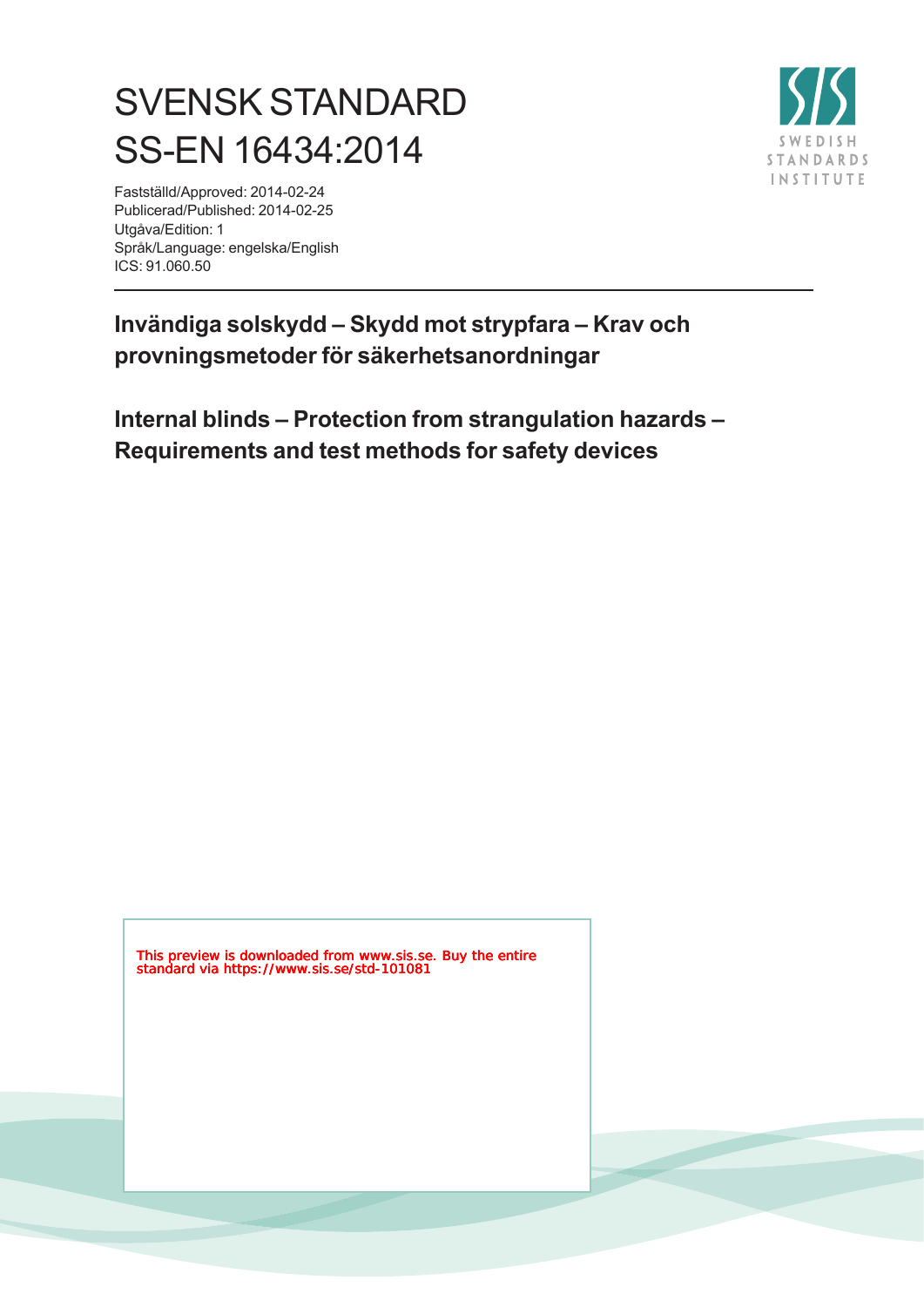## Standarder får världen att fungera

*SIS (Swedish Standards Institute) är en fristående ideell förening med medlemmar från både privat och offentlig sektor. Vi är en del av det europeiska och globala nätverk som utarbetar internationella standarder. Standarder är dokumenterad kunskap utvecklad av framstående aktörer inom industri, näringsliv och samhälle och befrämjar handel över gränser, bidrar till att processer och produkter blir säkrare samt effektiviserar din verksamhet.* 

#### **Delta och påverka**

Som medlem i SIS har du möjlighet att påverka framtida standarder inom ditt område på nationell, europeisk och global nivå. Du får samtidigt tillgång till tidig information om utvecklingen inom din bransch.

#### **Ta del av det färdiga arbetet**

Vi erbjuder våra kunder allt som rör standarder och deras tillämpning. Hos oss kan du köpa alla publikationer du behöver – allt från enskilda standarder, tekniska rapporter och standardpaket till handböcker och onlinetjänster. Genom vår webbtjänst e-nav får du tillgång till ett lättnavigerat bibliotek där alla standarder som är aktuella för ditt företag finns tillgängliga. Standarder och handböcker är källor till kunskap. Vi säljer dem.

#### **Utveckla din kompetens och lyckas bättre i ditt arbete**

Hos SIS kan du gå öppna eller företagsinterna utbildningar kring innehåll och tillämpning av standarder. Genom vår närhet till den internationella utvecklingen och ISO får du rätt kunskap i rätt tid, direkt från källan. Med vår kunskap om standarders möjligheter hjälper vi våra kunder att skapa verklig nytta och lönsamhet i sina verksamheter.

**Vill du veta mer om SIS eller hur standarder kan effektivisera din verksamhet är du välkommen in på www.sis.se eller ta kontakt med oss på tel 08-555 523 00.**

## Standards make the world go round

*SIS (Swedish Standards Institute) is an independent non-profit organisation with members from both the private and public sectors. We are part of the European and global network that draws up international standards. Standards consist of documented knowledge developed by prominent actors within the industry, business world and society. They promote cross-border trade, they help to make processes and products safer and they streamline your organisation.*

#### **Take part and have influence**

As a member of SIS you will have the possibility to participate in standardization activities on national, European and global level. The membership in SIS will give you the opportunity to influence future standards and gain access to early stage information about developments within your field.

#### **Get to know the finished work**

We offer our customers everything in connection with standards and their application. You can purchase all the publications you need from us - everything from individual standards, technical reports and standard packages through to manuals and online services. Our web service e-nav gives you access to an easy-to-navigate library where all standards that are relevant to your company are available. Standards and manuals are sources of knowledge. We sell them.

#### **Increase understanding and improve perception**

With SIS you can undergo either shared or in-house training in the content and application of standards. Thanks to our proximity to international development and ISO you receive the right knowledge at the right time, direct from the source. With our knowledge about the potential of standards, we assist our customers in creating tangible benefit and profitability in their organisations.

**If you want to know more about SIS, or how standards can streamline your organisation, please visit www.sis.se or contact us on phone +46 (0)8-555 523 00**



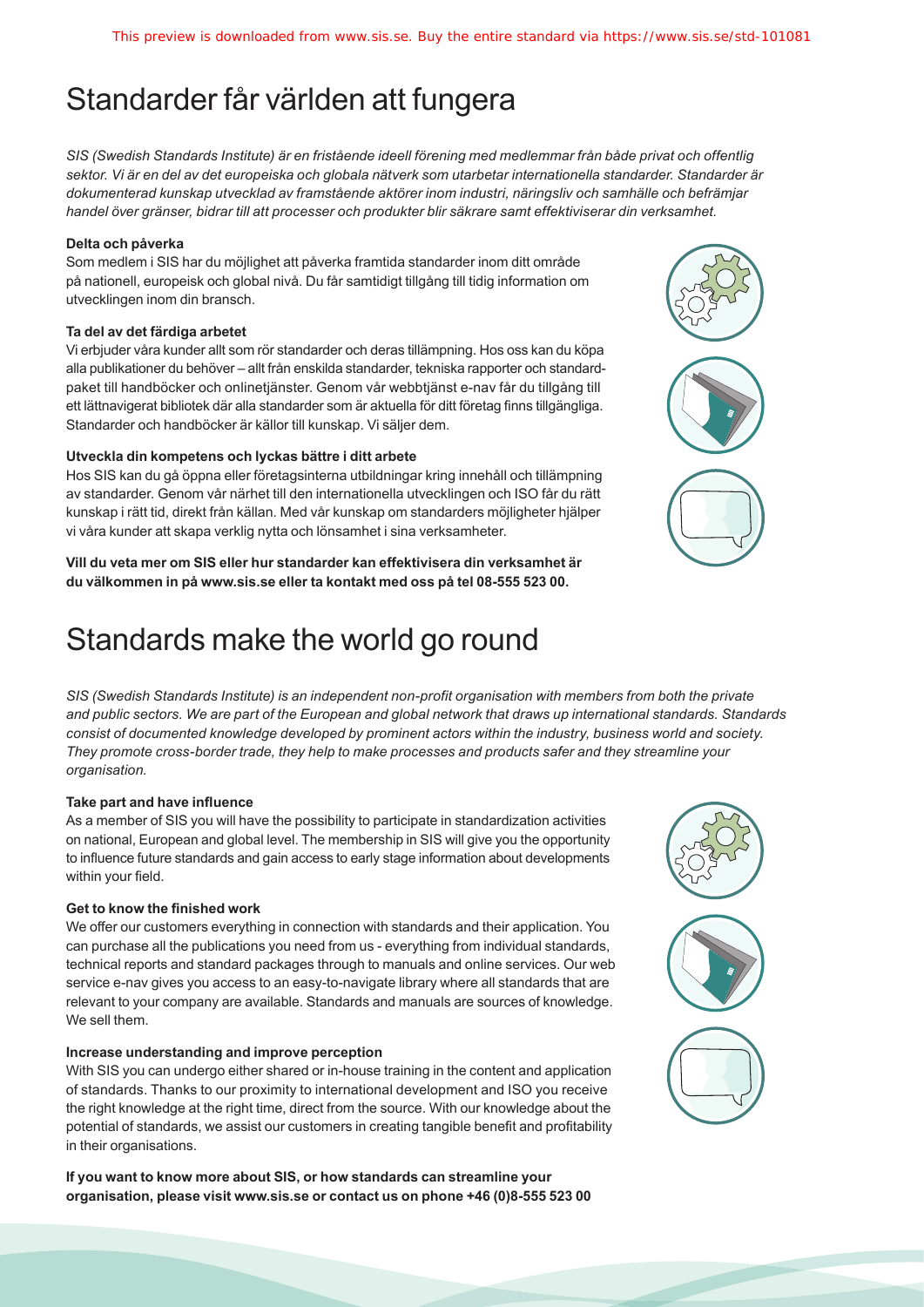Europastandarden EN 16434:2014 gäller som svensk standard. Detta dokument innehåller den officiella engelska versionen av EN 16434:2014.

The European Standard EN 16434:2014 has the status of a Swedish Standard. This document contains the official version of EN 16434:2014.

© Copyright / Upphovsrätten till denna produkt tillhör SIS, Swedish Standards Institute, Stockholm, Sverige. Användningen av denna produkt regleras av slutanvändarlicensen som återfinns i denna produkt, se standardens sista sidor.

© Copyright SIS, Swedish Standards Institute, Stockholm, Sweden. All rights reserved. The use of this product is governed by the end-user licence for this product. You will find the licence in the end of this document.

*Upplysningar om sakinnehållet i standarden lämnas av SIS, Swedish Standards Institute, telefon 08-555 520 00. Standarder kan beställas hos SIS Förlag AB som även lämnar allmänna upplysningar om svensk och utländsk standard.*

*Information about the content of the standard is available from the Swedish Standards Institute (SIS), telephone +46 8 555 520 00. Standards may be ordered from SIS Förlag AB, who can also provide general information about Swedish and foreign standards.*

Denna standard är framtagen av kommittén för Fönster, dörrar, portar, glasfasader, beslag och bygglas, SIS / TK 179.

Har du synpunkter på innehållet i den här standarden, vill du delta i ett kommande revideringsarbete eller vara med och ta fram andra standarder inom området? Gå in på www.sis.se - där hittar du mer information.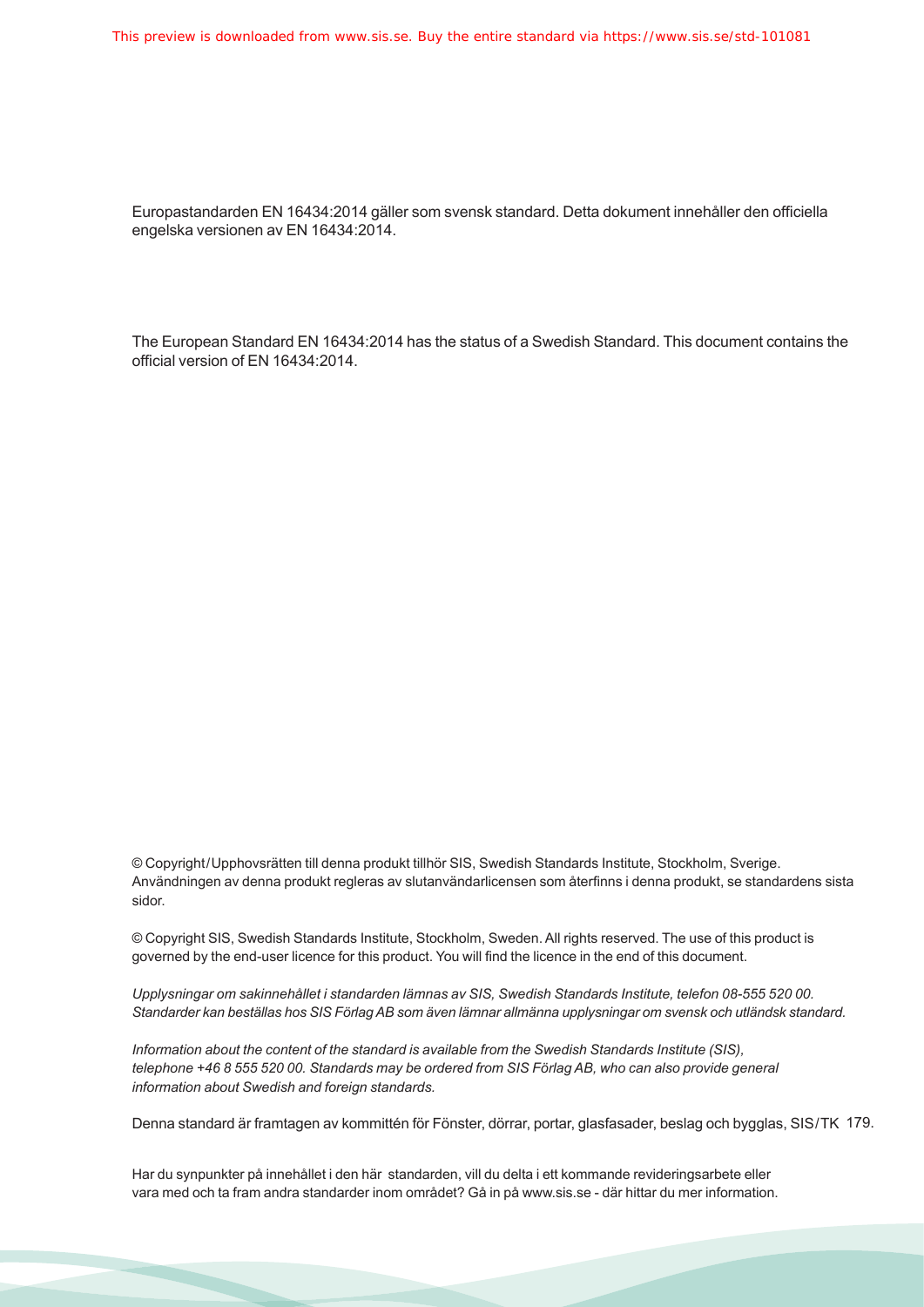This preview is downloaded from www.sis.se. Buy the entire standard via https://www.sis.se/std-101081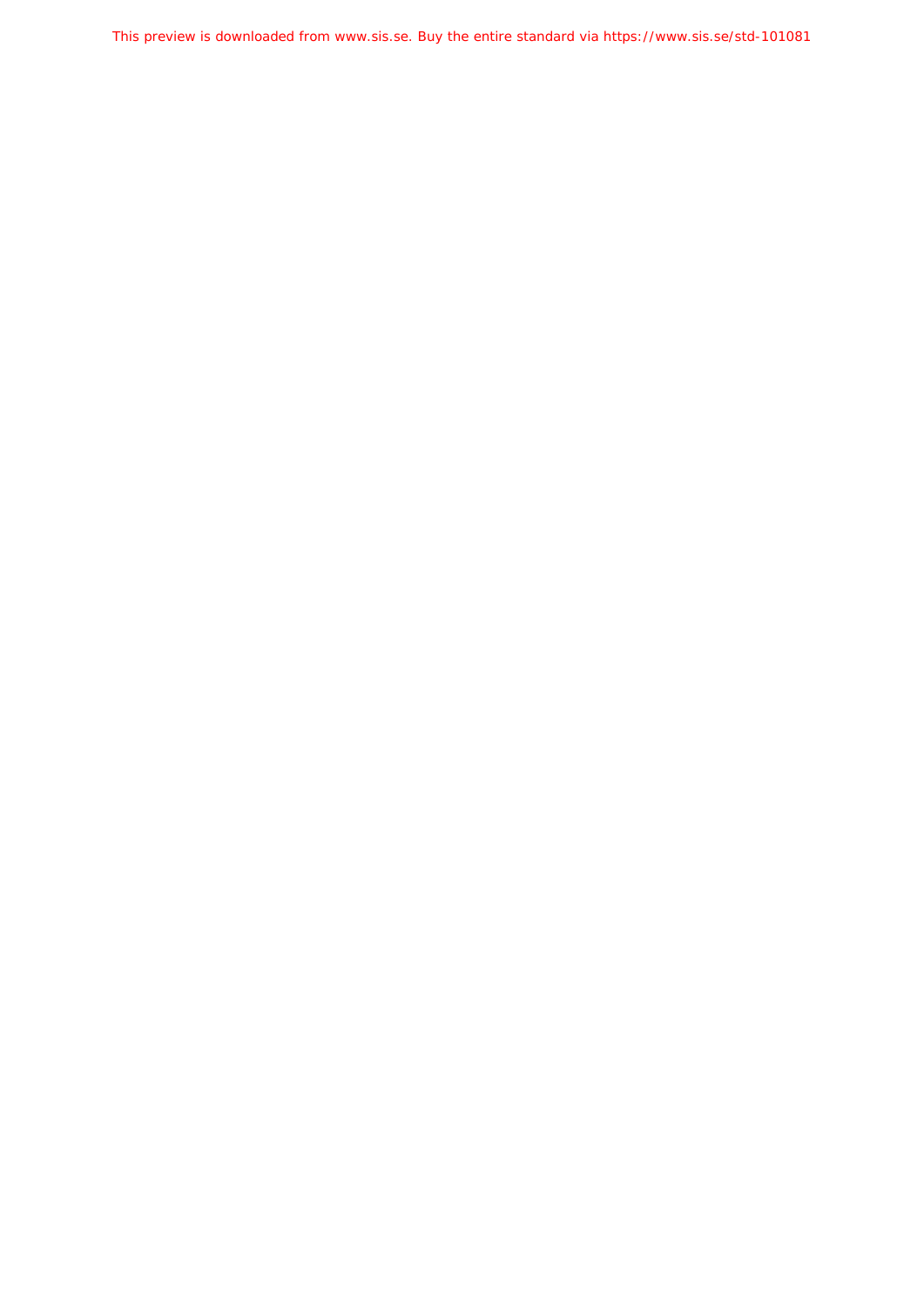## EUROPEAN STANDARD NORME EUROPÉENNE EUROPÄISCHE NORM

## **EN 16434**

February 2014

ICS 91.060.50

English Version

## Internal blinds - Protection from strangulation hazards - Requirements and test methods for safety devices

Stores intérieurs - Protection contre les risques de strangulation - Exigences et méthodes d'essai pour les dispositifs de sécurité

 Innere Abschlüsse - Schutz vor Strangulationsgefahren - Anforderungen und Prüfverfahren für Sicherheitseinrichtungen

This European Standard was approved by CEN on 26 October 2013.

CEN members are bound to comply with the CEN/CENELEC Internal Regulations which stipulate the conditions for giving this European Standard the status of a national standard without any alteration. Up-to-date lists and bibliographical references concerning such national standards may be obtained on application to the CEN-CENELEC Management Centre or to any CEN member.

This European Standard exists in three official versions (English, French, German). A version in any other language made by translation under the responsibility of a CEN member into its own language and notified to the CEN-CENELEC Management Centre has the same status as the official versions.

CEN members are the national standards bodies of Austria, Belgium, Bulgaria, Croatia, Cyprus, Czech Republic, Denmark, Estonia, Finland, Former Yugoslav Republic of Macedonia, France, Germany, Greece, Hungary, Iceland, Ireland, Italy, Latvia, Lithuania, Luxembourg, Malta, Netherlands, Norway, Poland, Portugal, Romania, Slovakia, Slovenia, Spain, Sweden, Switzerland, Turkey and United Kingdom.



EUROPEAN COMMITTEE FOR STANDARDIZATION COMITÉ EUROPÉEN DE NORMALISATION EUROPÄISCHES KOMITEE FÜR NORMUNG

**CEN-CENELEC Management Centre: Avenue Marnix 17, B-1000 Brussels** 

Ref. No. EN 16434:2014 E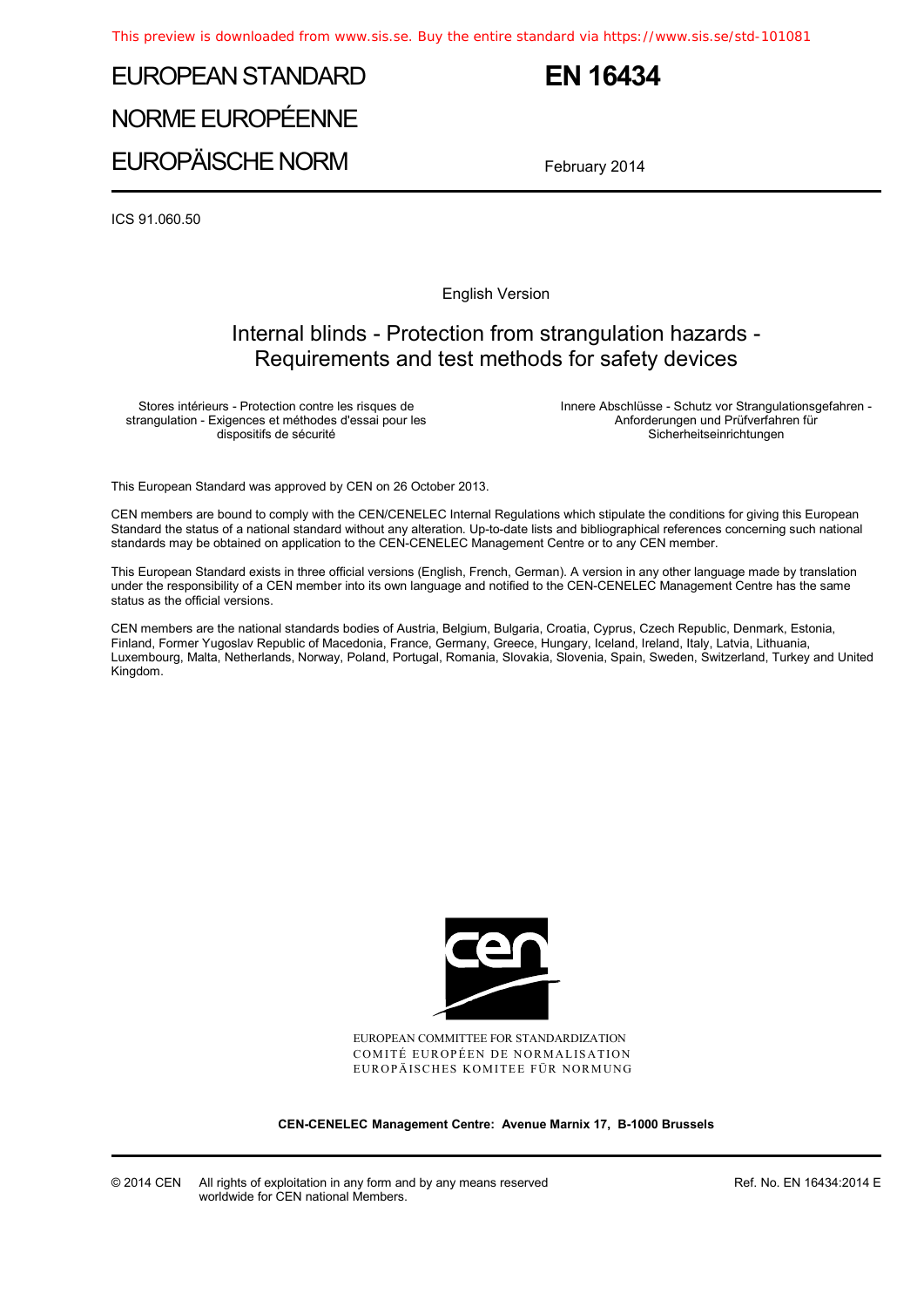This preview is downloaded from www.sis.se. Buy the entire standard via https://www.sis.se/std-101081<br>SS-EN 16434:2014 (E)

## **Contents**

| 1                                  |  |  |
|------------------------------------|--|--|
| $\mathbf{2}$                       |  |  |
| 3                                  |  |  |
| 4                                  |  |  |
| 5<br>5.1<br>5.2<br>5.3             |  |  |
| 6<br>6.1<br>6.2<br>6.3             |  |  |
| 7<br>7.1<br>7.2<br>7.3             |  |  |
| 8<br>8.1<br>8.2<br>8.3             |  |  |
| 9<br>9.1<br>9.2<br>9.3             |  |  |
| 10<br>10.1<br>10.2<br>10.3         |  |  |
| 11<br>11.1<br>11.2<br>11.3         |  |  |
| 12<br>12.1<br>12.2<br>12.3<br>12.4 |  |  |
| 13                                 |  |  |
|                                    |  |  |
|                                    |  |  |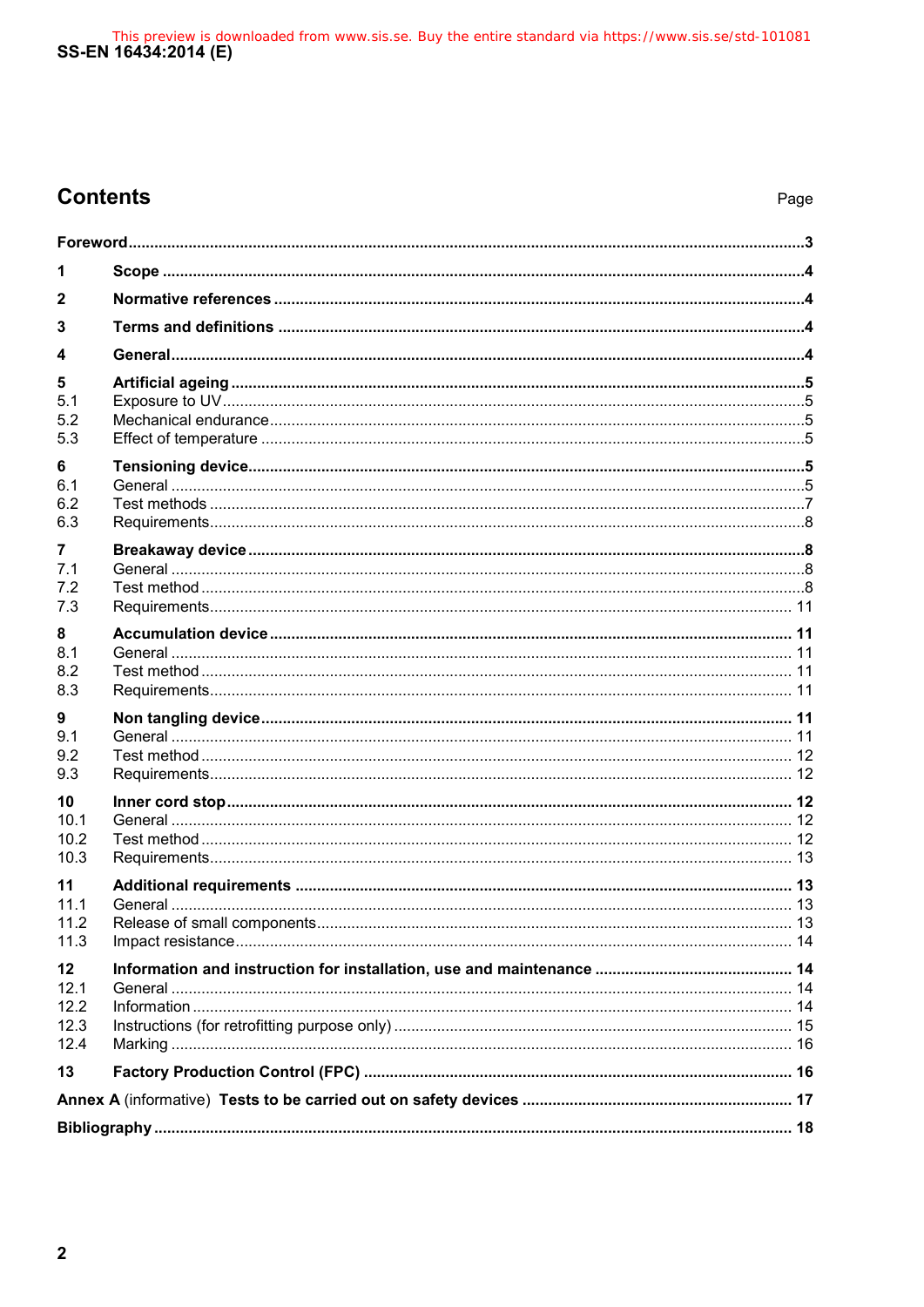## <span id="page-6-0"></span>**Foreword**

This document (EN 16434:2014) has been prepared by Technical Committee CEN/TC 33 "Doors, windows, shutters, building hardware and curtain walling", the secretariat of which is held by AFNOR.

This European Standard shall be given the status of a national standard, either by publication of an identical text or by endorsement, at the latest by August 2014, and conflicting national standards shall be withdrawn at the latest by August 2014.

Attention is drawn to the possibility that some of the elements of this document may be the subject of patent rights. CEN [and/or CENELEC] shall not be held responsible for identifying any or all such patent rights.

This document has been prepared under a mandate given to CEN by the European Commission and the European Free Trade Association.

This document is part of a series of standards dealing with blinds and shutters for buildings as defined in EN 12216.

It is the intention that safety devices used in EN 13120 conform to EN 16434 for component testing and EN 16433 for functionality.

According to the CEN-CENELEC Internal Regulations, the national standards organizations of the following countries are bound to implement this European Standard: Austria, Belgium, Bulgaria, Croatia, Cyprus, Czech Republic, Denmark, Estonia, Finland, Former Yugoslav Republic of Macedonia, France, Germany, Greece, Hungary, Iceland, Ireland, Italy, Latvia, Lithuania, Luxembourg, Malta, Netherlands, Norway, Poland, Portugal, Romania, Slovakia, Slovenia, Spain, Sweden, Switzerland, Turkey and the United Kingdom.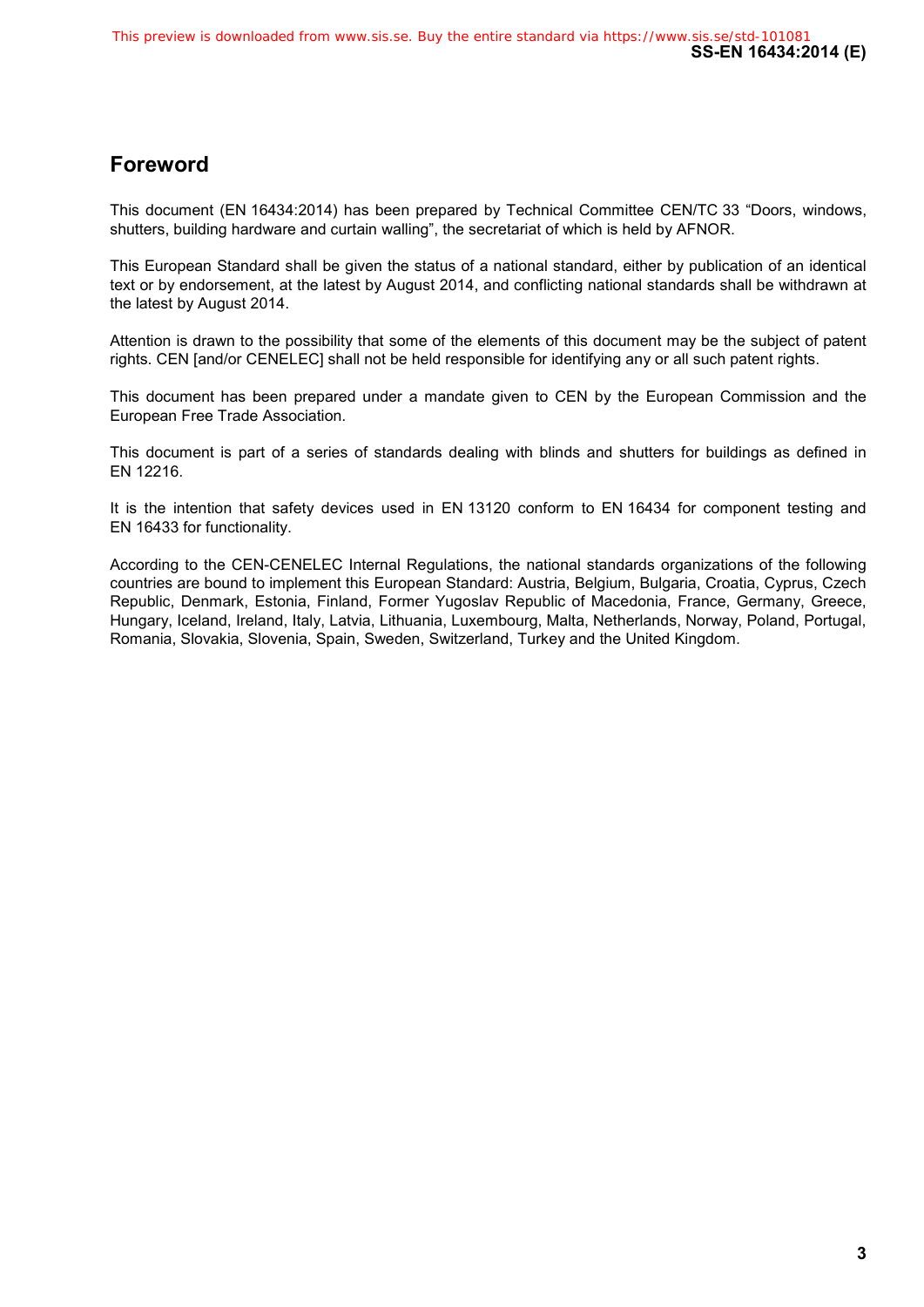#### <span id="page-7-0"></span>**1 Scope**

This European Standard specifies requirements and test methods for safety devices to be used for protection from strangulation in internal blinds as specified in EN 13120 and insect screens as specified in EN 13561.

These devices might be fitted to internal blinds and insect screens at the time of manufacture or for retrofitting.

This European Standard applies to any design of device including the following:

- tensioning devices;
- breakaway devices;
- accumulation devices:
- non tangling devices;
- inner cord stops.

Although at the time this standard has been published, no product standard exists for draperies, requirements and test methods specified in the present standard may be applied to safety devices used in such products.

For clarification purpose, the term "internal blinds" used in the present standard should mean "internal blinds and insect screens".

#### <span id="page-7-1"></span>**2 Normative references**

The following documents, in whole or in part, are normatively referenced in this document and are indispensable for its application. For dated references, only the edition cited applies. For undated references, the latest edition of the referenced document (including any amendments) applies.

EN 12216, *Shutters, external blinds, internal blinds - Terminology, glossary and definitions*

EN 13120, *Internal blinds - Performance requirements including safety*

EN 13561, *External blinds - Performance requirements including safety*

EN 14201, *Blinds and shutters - Resistance to repeated operations (mechanical endurance) - Methods of testing*

EN 71-1, *Safety of toys - Part 1: Mechanical and physical properties*

EN ISO 4892-2, *Plastics - Methods of exposure to laboratory light sources - Part 2: Xenon-arc lamps (ISO 4892-2)*

EN ISO 4892-3, *Plastics - Methods of exposure to laboratory light sources - Part 3: Fluorescent UV lamps (ISO 4892-3)*

### <span id="page-7-2"></span>**3 Terms and definitions**

For the purposes of this document, the terms and definitions given in EN 12216, EN 13561 and EN 13120 apply.

#### <span id="page-7-3"></span>**4 General**

In the testing of safety devices, all related parts associated with the protection from strangulation shall be included.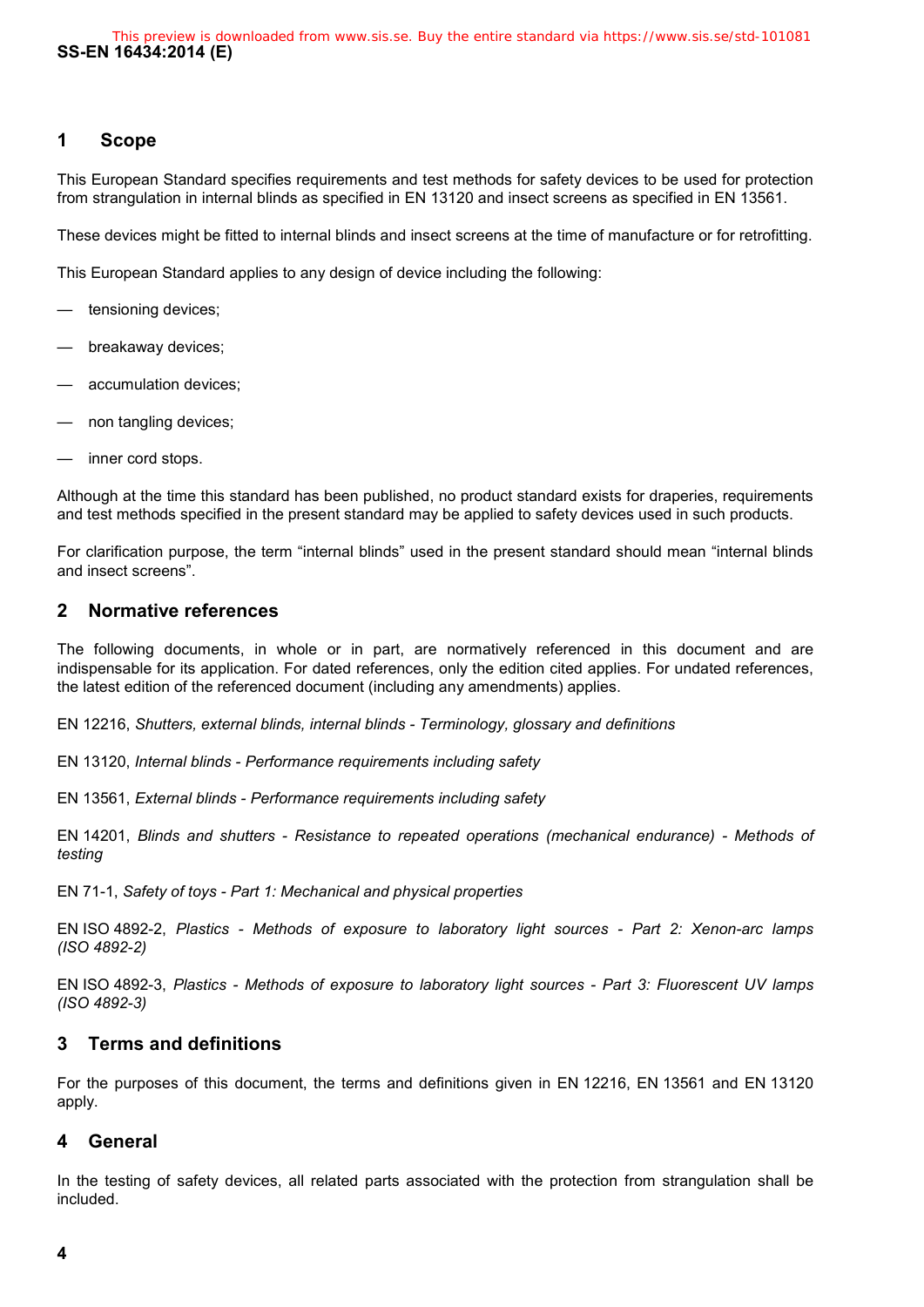For example, a breakaway device for an operating ball-chain should cover the ball-chain and the connector if the connector is dependent on the ball diameter. If an inner cord breakaway device is dependent on the type of fabric used in the internal blind then the fabric should also be considered as a part of the safety device.

The number of samples tested shall be representative of the production run. Testing shall be repeated during the production to ensure that performances of devices are maintained. Testing shall be repeated whenever a change occurs in the design, in the composition, in the raw material or in the supplier of the raw material, or in the method of production.

NOTE Guidance on sampling procedures can be found in ISO 2859-1.

Although weights are used in the figures illustrating test methods, any other mechanical, hydraulic or pneumatic equipment may be used. All weights and forces shall be applied with a tolerance of  $\pm$  1 %.

Unless specified otherwise, all tests defined in this standard shall be performed at 23 °C  $\pm$  5 °C.

Annex A presents a summary of the tests to be carried out on safety devices.

In the context of this standard, the term "cord(s)" used shall mean "cord(s), chain(s), ball-chain(s), tape(s) and similar".

## <span id="page-8-0"></span>**5 Artificial ageing**

### <span id="page-8-1"></span>**5.1 Exposure to UV**

Before testing the safety devices, they shall be subjected to the cycle N°6 according to EN ISO 4892-2 or the cycle N°5 according to EN ISO 4892-3 for 500 h.

#### <span id="page-8-2"></span>**5.2 Mechanical endurance**

The mechanical endurance test is intended to reproduce the operating cycles of internal blinds.

Before testing the safety devices, they shall be submitted to the following endurance test: a mechanical endurance test shall be carried out either according to EN 14201 on a representative internal blind or using a mechanical test equipment reproducing the load conditions of the representative internal blind. 5 000 cycles of extension/retraction shall be considered. The internal blind considered for the test shall be the maximum size for which the safety device is intended.

### <span id="page-8-3"></span>**5.3 Effect of temperature**

Before testing the safety devices, they shall be submitted to the following temperature conditions:

- Low temperature: the safety devices shall be submitted to conditioning at an air temperature of 5 °C ± 3 °C for a minimum of 4 h.
- High temperature: the safety devices shall be submitted to conditioning at an air temperature of 60 °C  $\pm$  3 °C for a minimum of 4 h.

The relevant tests of Clauses 6 to 11 shall then start at 23 °C  $\pm$  5 °C within 15 min.

### <span id="page-8-4"></span>**6 Tensioning device**

#### <span id="page-8-5"></span>**6.1 General**

This clause applies to safety devices intended to maintain continuous cord(s) forming a loop under tension and secured to a fixed surface (e.g. window frame, wall).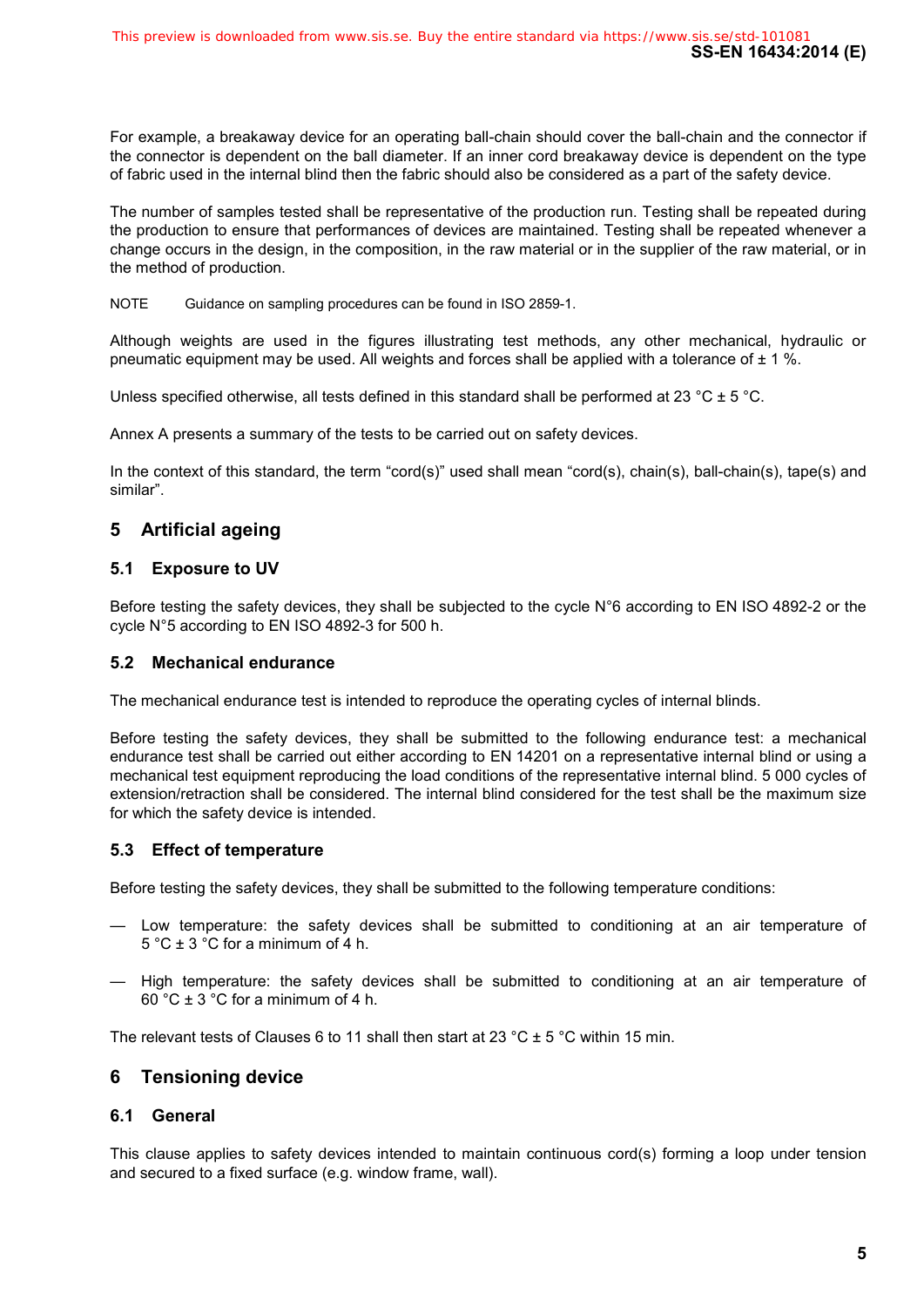The test shall be carried out on the smallest and the largest diameter of cord(s) for which the tensioning device is designed.

The test shall be carried out on sample(s) as defined in Clause 4:

- in their original condition,
- that have been exposed to UV as specified in 5.1,
- that have been subjected to the mechanical endurance test as specified in 5.2,
- that have been subjected to the effect of temperature as specified in 5.3 (at low temperature and at high temperature).

Where a tensioning device is designed to accept more than one cord, each cord shall be tested separately.

It shall be verified that the fixed retaining device maintaining the cord(s) under tension shall not crack or fracture under the application of a horizontal load applied in the middle of the cord. In addition, it shall be verified that the cord is retained within the device when the device is fixed 10 mm higher than its intended position. The control mechanism shall be made of a pulley of 50 mm diameter. The length of the pull cord shall be 1 m (see Figure 1).



#### **Key**

- 1 pull cord(s)
- 2 pulley
- 3 retaining device

**Figure 1 — Principle of the test of tensioning device**